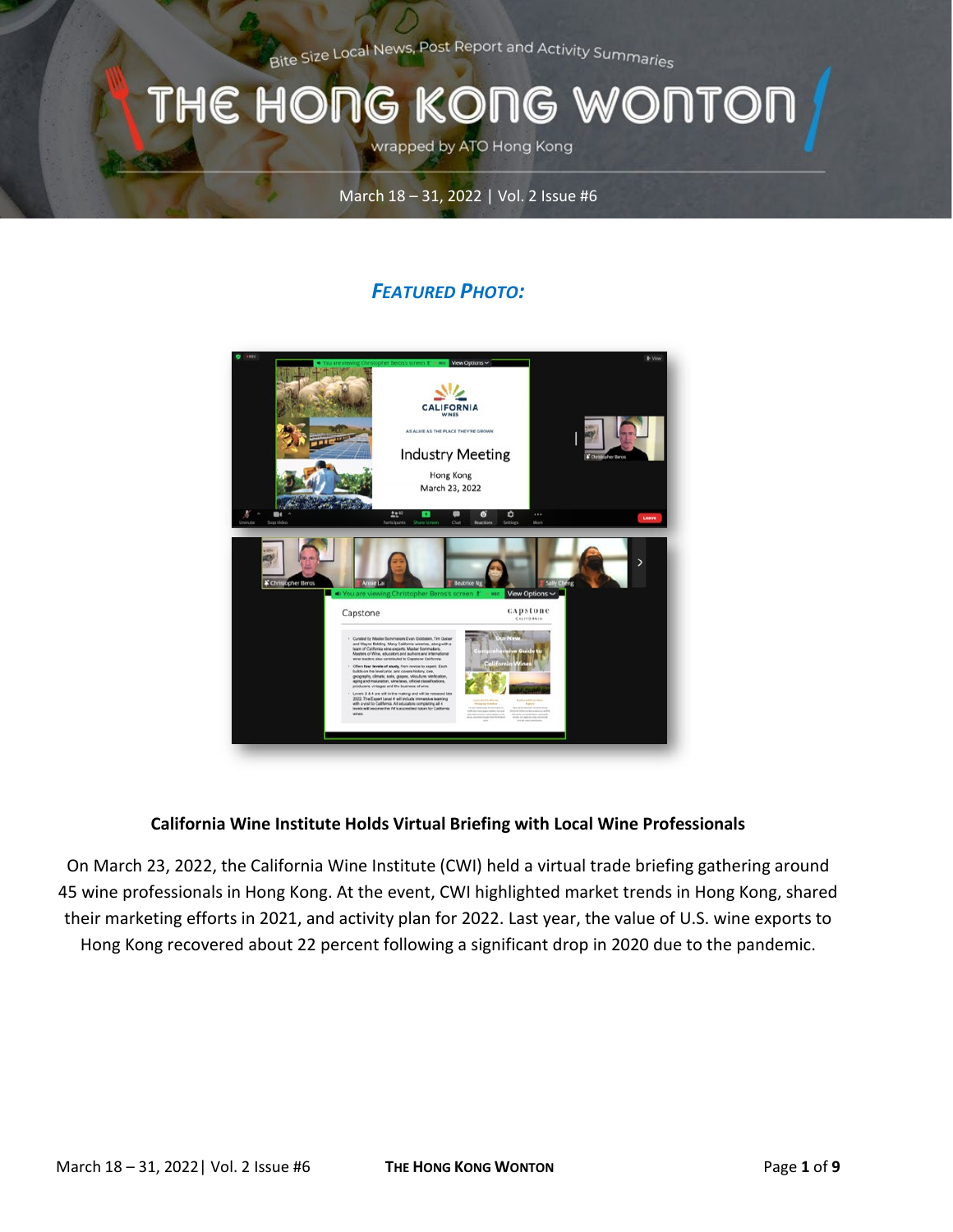*OVERALL ECONOMY*



## **Hong Kong Authorities Reveal Roadmap to Ease COVID-19 Restrictions [\[The Standard,](https://www.thestandard.com.hk/section-news/section/11/240042/Path-to-relaxed-curbs-starts-after-a-month) March 22, 2022, [The Standard,](https://www.thestandard.com.hk/section-news/section/11/240040/We) and other sources as of March 30, 2022]**

Hong Kong's daily COVID-19 caseload has improved from previous weeks to below 10,000 cases a day. On March 21, Chief Executive Carrie Lam announced that effective April 1, the government will lift the ban on flights (including flights from the United States) for Hong Kong residents who are double vaccinated. The quarantine period for inbound travelers will also be reduced from 14 to 7 days. In addition, starting April 21, the government will also ease social distancing rules in three phases, as long as the local pandemic situation continues on a downward trend with no signs of rebound. The first phase will restore dine-in services allowing restaurants to stay open until 10pm and expanding the number of diners per table to four. During the second phase, dine-in services will be further extended to midnight with eight diners allowed per table, and bars and pubs will be able to reopen after months of closure. For the final phase, the government will eliminate most of the restrictions. People will still be required to wear a mask and observe a social gathering cap. In all three phases, people will still be required to use the LeaveHomeSafe contact tracing mobile app along with the vaccine pass. Ms. Lam also announced that the planned territory-wide mandatory testing for Hong Kong is now on hold following advice from experts and given capacity constraints. However, authorities will continue to evaluate outbreaks and reconsider the scheme at "the right time and in the right circumstances." U.S. travelers should note that the following travel notices remain in effect: The U.S. Centers for Disease Control and Prevention (CDC) [Traveler's Health Notice](https://wwwnc.cdc.gov/travel/notices/covid-3/coronavirus-hong-kong) for Hong Kong to Level 3, and the U.S. Department of State's [Travel Advisory for Hong Kong -](https://travel.state.gov/content/travel/en/international-travel/International-Travel-Country-Information-Pages/HongKong.html) Level 4: Do Not Travel. **ATO Notes:** The international business community continues to ask clarification on what milestones will determine the city's ability to progress from one phase to the next. Since the beginning of 2022, social distancing restrictions and flight bans have prompted the departure of about 140,000 Hong Kong residents. While the timetable to ease restrictions may change depending on the local pandemic situation, in general, the local hospitality sector welcomed the announcement as it gives some hope to already struggling businesses. Restaurants are expected to see business rebound 70 percent after the ban on evening dine-in is lifted on April 21.

### **Salary Subsidy Aims to Help Businesses Rebound [\[The Standard,](https://www.thestandard.com.hk/section-news/section/4/239988/Salary-subsidy-aimed-at-helping-firms-) March 21, 2022]**

On March 18, the Hong Kong government announced a three-month employment support scheme starting in May to benefit up to 1.3 million employees in the city. Workers earning more than \$3,846 a month will not be eligible. The subsidy is set to provide monthly installments of \$1,026 per full-time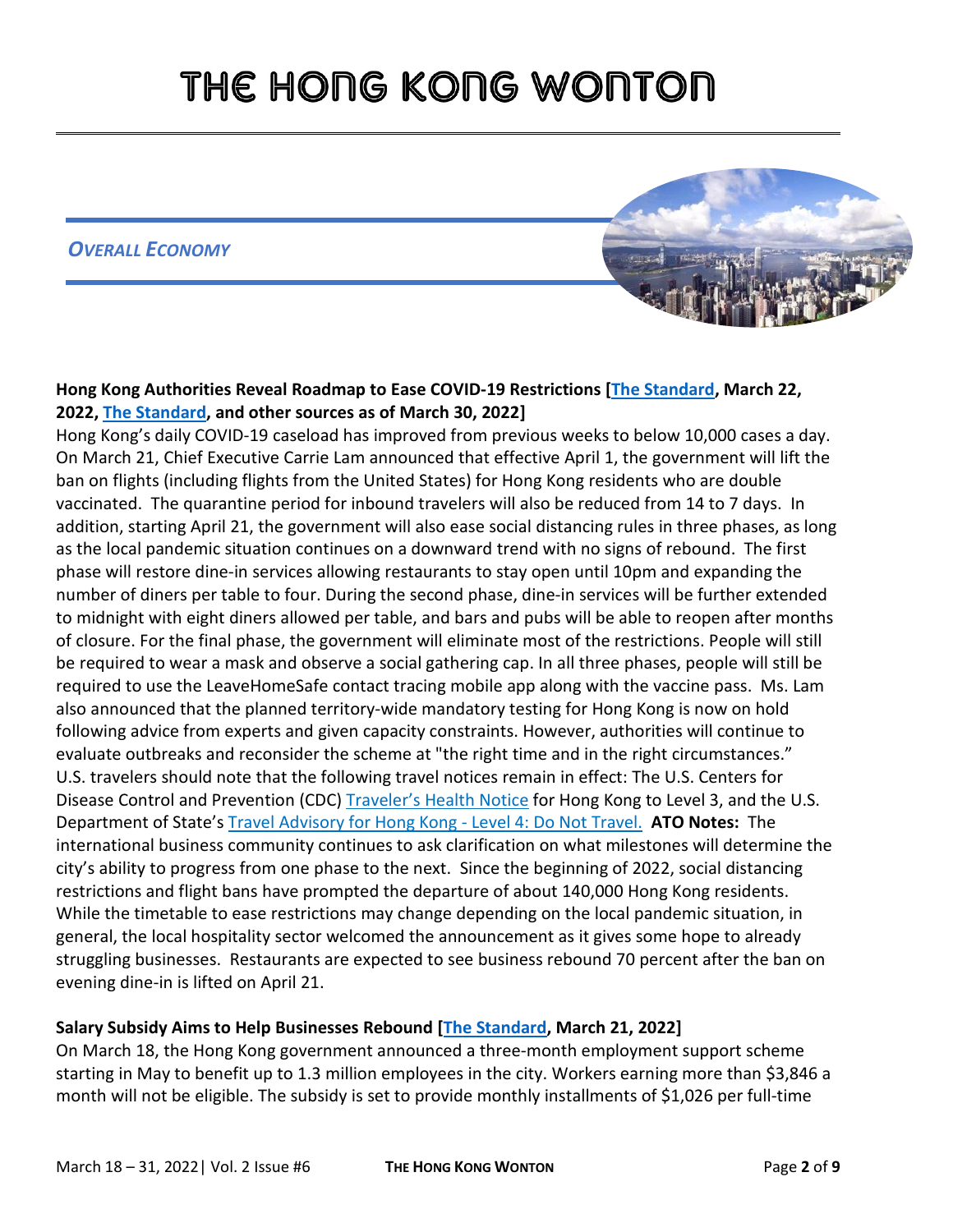worker for three months. Secretary for Labor and Welfare, Law Chi-kwong, said the new round of the employment support scheme is to help businesses rebound and lower the jobless rate, currently at 4.5 percent. Meanwhile, Financial Secretary, Paul Chan, stated that the negative economic growth in the first half of the year is inevitable and the city's unemployment rate will continue to worsen. He said that the efficiency of Hong Kong's anti-epidemic effort is the key factor that will steer the growth of the city's economy in the second half of the year. Secretary Chan said the government has already rolled out tax concessions to lower the operating expenses of small to medium enterprises along with the rent moratorium to help businesses "ride out the storm." **ATO Notes:** If the pandemic situation is under control by April and May, the government is expected to launch more measures to further stimulate the economy and recover lost ground for the second half of the 2022.

## **Final Phase of the Vaccine Pass Accelerated to May 31 [\[The Standard,](https://www.thestandard.com.hk/breaking-news/section/4/188324/Final-phase-of-) March 20, 2022; [The Standard,](https://www.thestandard.com.hk/section-news/section/11/239995/Third-jab-essential-by-May-31) March 21, 2022]**

Hong Kongers will be required to get the third vaccine dose sooner than expected as the government accelerated the plan for a "vaccine pass" by moving the implementation of its final phase to the end of May instead of June. Under the "no jab, no entry vaccine pass" implemented since February 24, only inoculated people can enter regulated premises - including restaurants, supermarkets, malls, and entertainment venues. In the first phase, people have to get at least one vaccine dose before entering designated premises. The second phase will start on April 30, with people needing two doses to be allowed entry. Announcing the new date for the final phase as May 31, a government statement explained the decision was reached after taking into account "the enthusiasm shown by the public in getting vaccinated since the start of the year and the fact that the government has sufficient vaccine doses and vaccination capacity." **ATO Notes:** Vaccination among the elderly population remains a challenge. The government' announcement is expected to boost the vaccination rate among Hong Kongers and pave the way to relax the social distancing restrictions during the second half of the year.

## **Major Airlines Urge Hong Kong to Drop COVID-19 Tests for Aircrews [\(Bloomberg,](https://www.bloomberg.com/news/articles/2022-03-24/hong-kong-urged-by-major-airlines-to-drop-covid-tests-for-crew) March 24, 2022)**

A coalition of 11 leading passenger and cargo airlines (including FedEx Corp., United Airlines Holdings Inc., Japan Airlines, UPS, and British Airways) called on the Hong Kong government (HKG) to scrap preflight and inbound COVID-19 tests for aircrew, stating these requirements are a key reason to avoid flying to the city. Hong Kong is the only jurisdiction in Asia that requires such tests, which cause delays and risk quarantine. In a joint letter to the city's leader, Carrie Lam, the industry group stated that the current procedures are disrupting operations beyond what airlines can endure. "Hong Kong's restrictions are now an outlier globally and, more importantly, at odds with best practices" established by the International Civil Aviation Organization. **ATO Notes:** The joint letter came right after Hong Kong's March 21 announcement lifting the flight ban from eleven countries effective on April 1 and allowing Hong Kongers to return under specified vaccination and quarantine conditions. The HKG continues to work under a "zero-COVID" policy seeking to re-open the border with China. However, the fifth wave of the pandemic postponed that possibility.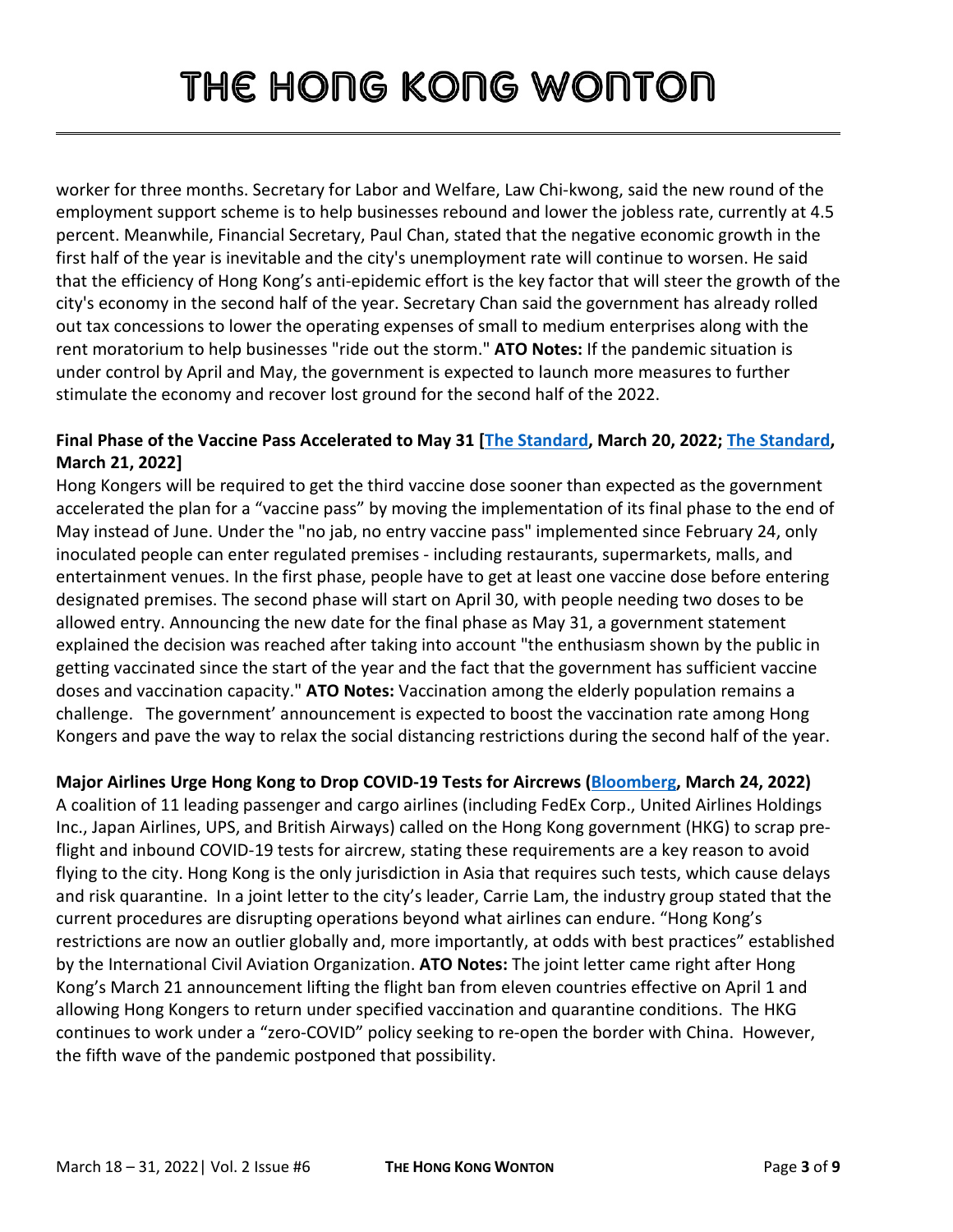## **Hong Kong Economy Slips in First Quarter [\[The Standard,](https://www.thestandard.com.hk/section-news/section/11/240229/SAR-economy-slips-in-the-first-quarter) March 28, 2022]**

Financial Secretary Paul Chan said Hong Kong's economy will contract during the first quarter of this year, departing from consecutive growth in the past four quarters. Mr. Chan added that the first quarter has been a "turbulent" period rocked by over 7,000 COVID-19 deaths and more unemployment. Mr. Chan also previewed that retail sales in February, which have yet to be announced, will fall for the first time in a year, and growth in exports will also slow down. Between last December and February, the unemployment rate rose to 4.5 percent up from 3.9 percent between last November and January. Those unemployed increased by about 22,700, to 157,900, while the number of underemployed climbed by around 17,100, to 86,900. **ATO Notes:** The government and the general public are optimistic that the pandemic situation will improve by April and economic activities will be able to resume to pre-fifth wave levels. It is expected that the government will launch more measures to stimulate the economy in the latter half of the year.

### **Costlier Meat and Veggies Drive Domestic Inflation [\(The Standard,](https://www.thestandard.com.hk/section-news/section/2/240004/Costlier-meat,-veggies-drive-inflation-higher) March 23)**

The latest government statistics showed that in February Hong Kong's overall Consumer Price Index rose 1.6 percent year-on-year, the fastest pace in more than 18 months, and up from 1.2 percent in January. The rise is mainly due to increases in the price of fresh vegetables and meat from China. Basic food prices rose as the supply of fresh vegetables from the mainland was temporarily affected by pandemic-related disruptions to cross-border transport during February. The costs of basic food went up by 4.5 percent; dining-out and takeaway food rose 3 percent. In addition, the price of clothing and footwear rose 8 percent in February and transport 7 percent compared to 2021. Conversely, February prices for electricity, gas and water, slid 2.7 percent, and housing prices also slowed slightly 0.3 percent. A government spokesman told the public that external upward pressure on prices will remain amid elevated inflation in major advanced economies as well as surging international energy and commodity prices. However, the austere living brought on by the local COVID-19 situation has dealt a severe blow to economic activities and will likely keep domestic price pressures at bay in the near term. In addition, the resumption of stable food supplies from the mainland should help contain upward pressures on basic food prices. **ATO Notes:** Given the downturn of the economy, rising logistics costs and inflation pressure driven by international surging energy and commodity prices, the general public is expected to become more reserved in spending on premium foods (for example replace fresh meats with frozen meats.) In order to retain or attract returning customers, hospitality outlets will likely stall in passing on the higher costs on to consumers.

### **Hong Kong to Expect 9.6 Million Visitors in 2022 [\[The Standard,](https://www.thestandard.com.hk/section-news/section/11/240039/Rising-hope-for-travel-revival) March 22, 2022]**

The Hong Kong Tourism Board is optimistic on the rekindling of inbound travel in the second half of 2022, expecting to host 9.6 million for all of 2022, about 20 percent of visitors in 2019 before the start of the pandemic. The forecast came after Chief Executive Carrie Lam announced the lifting of the flight ban starting April 1. The Board also welcomed a plan to resume social activities. The Board's Executive Director, Dane Cheng, said the first batch of arrivals will be mainly key business people, short-haul travelers, those reuniting with families, and repeat visitors. He also stated that the spend-to-redeem local tour program and "staycation" schemes will be re-launched when the pandemic situation allows.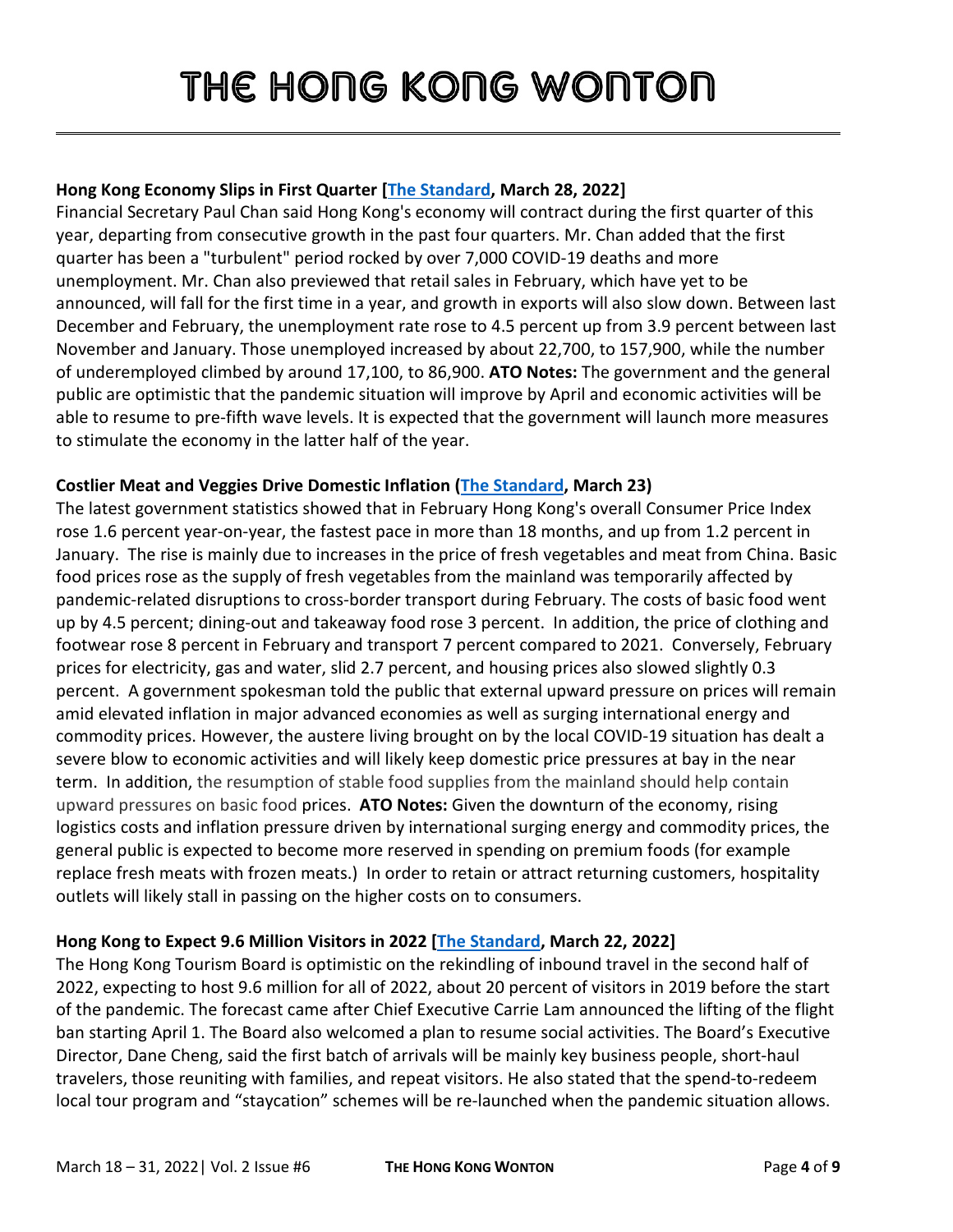The Board has also shaped a plan to first target visitors from the Greater Bay Area before attracting travelers from other mainland cities. **ATO Notes:** If the local pandemic situation continues to improve, the government is expected to relax requirements on international travelers and quarantine. The expected number of visitors in 2022 pales in comparison to the 60+ million annual visitors prior to 2019. However, there is cautious optimism that the second half of the year may allow more international participation in food trade shows such as the Hong Kong Food Expo, Restaurant and Bar, the Hong Kong International Wine and Spirits Fair, and other in-person business activities.

## *HOTELS, RESTAURANTS AND INSTITUTIONS*



## **Demand for Hotels Surges as Flight Ban is Lifted [\[The Standard,](https://www.thestandard.com.hk/section-news/section/11/240038/Scramble-for-hotels-as-flight-ban-lifted) March 22, 2022]**

More hotels are expected to be added to the list of designated quarantine facilities for arrivals. That comes with many Hong Kong residents now overseas expected to rush back in the wake of the administration moving to lift the flight ban on nine countries from April 1 and halving the compulsory hotel quarantine reduced to seven days as long as people test negative for COVID-19 from the day of arrival. However, overseas arrivals will likely face enormous difficulties in booking quarantine hotels as the city currently has only 25 hotels for travelers - providing around 6,500 rooms - as 18 hotels have been turned into isolation facilities for COVID-19 patients with mild symptoms amid the Omicron surge. The government is in discussion with the hospitality sector to see if more hotels can become designated hotels. **ATO Notes:** The international and local business sectors welcome the lift of the ban, which is expected to facilitate travel and business activities.

## **Industry Leaders Dismayed with the Government's Policies as Bars in the City have Opened only for 6 Days during 2022 [\[Vino Joy News,](https://vino-joy.com/2022/03/25/bar-industry-leaders-bars-in-hk-opened-for-only-6-days-this-year/) March 25, 2022 and [HK01,](https://www.hk01.com/18%E5%8D%80%E6%96%B0%E8%81%9E/750507/%E7%96%AB%E6%83%85-%E9%85%92%E5%90%A7%E7%AC%AC%E4%BA%8C%E9%9A%8E%E6%AE%B5%E6%89%8D%E6%94%BE%E5%AF%AC-%E6%A5%AD%E7%95%8C%E6%84%9F%E4%B8%8D%E5%85%AC%E7%9B%BC%E6%8E%A8%E8%A3%9C%E5%8A%A9-%E4%BB%8A%E5%B9%B4%E5%8F%AA%E7%87%9F%E6%A5%AD6%E5%A4%A9) March 24, 2022]**

By government order, Hong Kong bars have been closed since January 7, 2022, as the city was hard-hit by the fifth-wave of COVID-19. On March 21, 2022, the government laid out a three-phrase roadmap to gradually ease social distancing restrictions starting from April 21. However, the re-opening of bars will come until phase two while dine-in dinner service is scheduled to resume in phase one. Bar owners and operators in Hong Kong are reportedly dismayed and complained that the city's bars have only operated for 6 days this year. One of the more prominent criticisms came from the Hong Kong Bar and Club Association Chairman, Chin Chun-wing, stating that the differentiation between bars and restaurants is unfair as bars should be allowed to operate if they comply with COVID-19-control measures. Mr. Chin called for additional anti-epidemic funds to help businesses with rent and to keep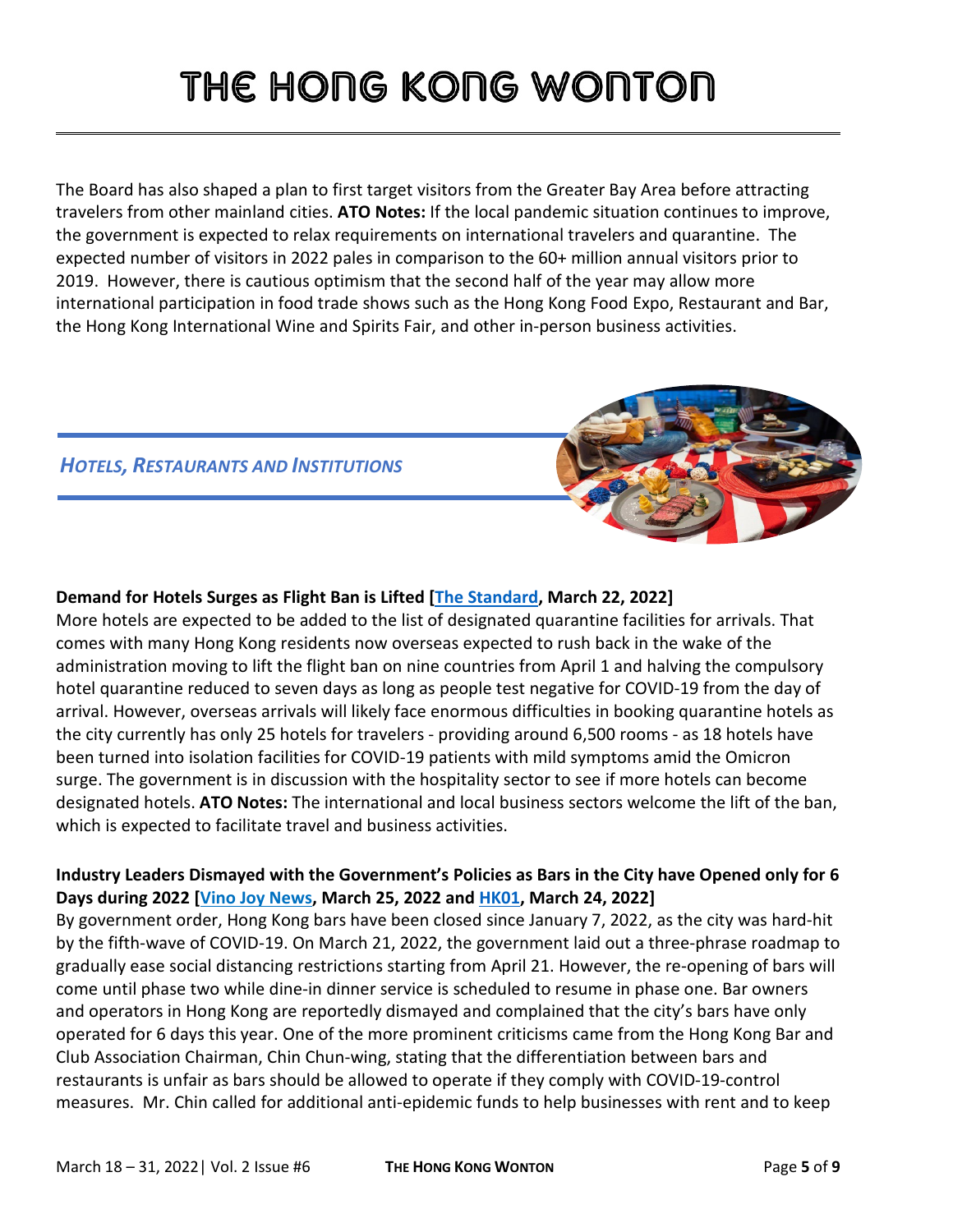them afloat. For bars less than 1,000 square feet, he said the average rental would be around \$12,821 a month, and \$64,103 for bigger-sized establishments. He estimated that more than half of staff working in bars, pubs, and nightclubs have resigned or switched to other industries. Hong Kong has about 1,400 licensed bars, and roughly 200 have permanently closed before the Chinese New Year this year. **ATO Notes:** According to a March 2022 Euromonitor International report, in 2021, the value of foodservice sales at bars and pubs increased 30 percent from 2020 thanks to relaxed social distancing measures. However, sales in 2021 decreased 67 percent compared to 2019 and 70 percent compared to sales in 2018.

## **McDonalds Donates Meal Vouchers to Needy Families [\[The Standard,](https://www.thestandard.com.hk/breaking-news/section/4/188362/McDonalds-donates-meal-vouchers-to-30,000-families-in-need) March 21, 2022]**

McDonald's is donating close to \$385,000 in meal vouchers to the charity Caritas Hong Kong for 30,000 families, helping to fight the pandemic. Chief executive of McDonald's Hong Kong, Randy Lai, said she hoped to bring warmth to the grassroots in Hong Kong, where many people are facing unprecedented challenges. Father Joseph Yim, CEO of Caritas Hong Kong, pointed out that the fifth wave of COVID-19 has had a severe impact on the livelihood of grassroots families. **ATO Notes:** While the food service sector has been seriously hit by the pandemic, McDonalds is among those enterprises that help low income families weather difficult times. More businesses are expected to come together with measures to help themselves and others to get over the challenges posed by the pandemic.

### **New COVID-19 Restrictions Hit Macau's Catering Sector [\[Macau Business,](https://www.macaubusiness.com/large-dining-events-with-more-than-200-people-to-require-negative-covid-test-result-for-entry/) March 21, 2022; [Macau](https://macaonews.org/covid-19/banquets-hit-with-complex-new-covid-19-restrictions/) [News,](https://macaonews.org/covid-19/banquets-hit-with-complex-new-covid-19-restrictions/) March 22, 2022]**

On March 21, the Macau health authorities announced new "Guidelines for Hosting or Participating in Catering Gatherings" indicating that organizers of catered gatherings with more than 200 people should require all attendees to present a negative COVID-19 certificate regardless of their vaccination status. Caterers are expected to keep a list of the attendee's contact and table number for 28 days. The guideline also requests event organizers, attendees, venues and service providers to observe stringent sanitary and social distancing rules. The health bureau said the new requirement is in response to the high risk of local pandemic transmission, caused by recent regional and global outbreaks. Many large-scale events have been canceled or postponed due to the pandemic changes in the neighboring economies. **ATO Notes:** Macau's hotels and restaurants are heavily reliant on catering events and gatherings for their businesses. The new guidelines are set to hit the already struggling catering sector. These strict requirements are expected to stay in place for a while, until the pandemic situations in neighboring areas like Hong Kong and Shenzhen have significantly improved.

### **Macau Food Delivery Service mFood Announces Pandemic Relief Measures for Restaurant Partners [\[Macau Business,](https://www.macaubusiness.com/food-delivery-service-mfood-announces-relief-measures-for-merchants/) March 28, 2022 and [Macau Business,](https://www.macaubusiness.com/macau-pass-acquisition-by-alibaba-affiliate-completed/) March 24, 2022]**

Food delivery platform in Macau, mFood, has announced a series of pandemic-relief support measures in April for small- and medium-size food and beverage enterprises under its service. The measures include a reduction of the platform service fee to zero for the restaurants with the lowest transaction volume, purchase discounts handed out to users, suggestions for promotion and a (\$0.25) promotion subsidy per order for restaurants with low transaction volume, a better transaction settlement system.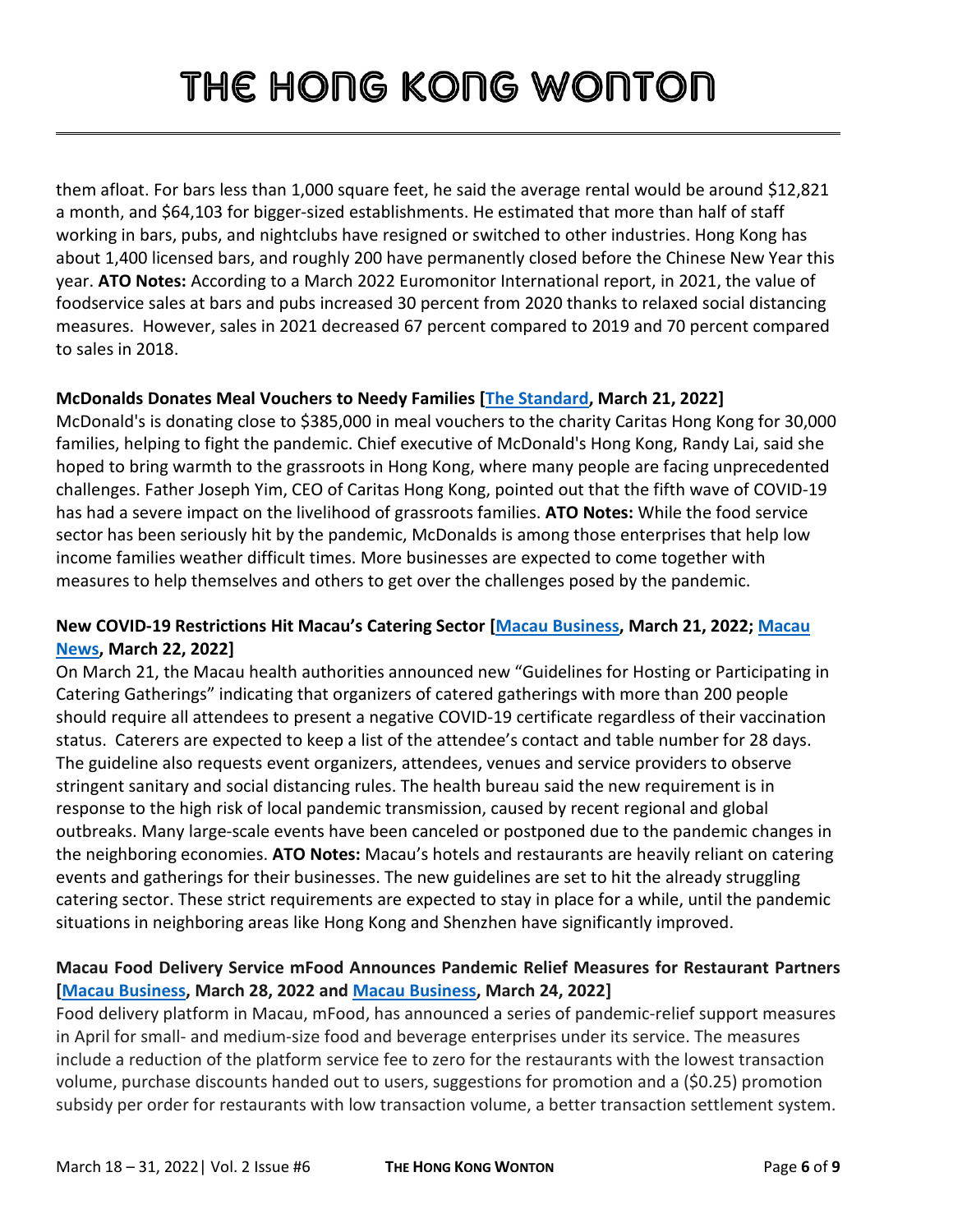Other measures include opening a 24-hour delivery service to expand the scope of delivery, and free operation services for all merchants for three months. mFood is included in the Macau Pass MPay mobile payment service. A proposed \$100 million acquisition of Macau Pass Holding Ltd by Alibaba affiliate AGTech Holdings Limited was completed last week. The group's CEO considered this would help deepen the interconnection of the local mobile financial infrastructure within the Greater Bay Area.

## *RETAIL*



The pandemic has changed patterns in the food and beverage industry, especially in consumer behaviors, sustainable food and branding in the agricultural sector. There are three top trends that will impact the food and beverage industry this year. 1) The Rise of Gen Z Consumers. Gen Zers – those who were born between 1997 and 2012 – are now entering adulthood. The new generation's perspective on society and environment are drastically different than the older generations. Since many brands are now getting their hands on their commitment on sustainability and philanthropy, this practice is relatively more appealing to the Gen Zers and is likely to be more important in near future. 2) The Popularization of Plant-based Meats. While soy, wheat and pea proteins have been some of the biggest stapes of plant-based meat, many companies are now focusing on the use of different ingredients (including plant-based fats), technologies and methods to produce meat-like plant-based products in order to create a more realistic structure, texture, and taste. 3) Storytelling of Green Brands. Although not necessarily about packaging, there is a new concept about having a branded product tell a story about the farming and practices behind the product. **ATO Notes:** Hong Kong's food business is also taking up these trends. Impossible Foods and Beyond Meat are already available in Hong Kong. The city also saw start-ups focusing on plant-based pork and seafood products. More and more premium foods such as wine and cheese are engaged in the storytelling of their brands. Sustainable-certified seafood also emerged in five-star hotels and upscale supermarkets.

### **Nissin Increases Price in Popular Instant Noodles for the First Time in 14 Years [\[SCMP,](https://www.scmp.com/business/companies/article/3171429/nissin-foods-raises-price-popular-instant-noodles-hong-kong) March 22, 2022 and [Yahoo News,](https://hk.news.yahoo.com/%E6%97%A5%E6%B8%85-%E5%87%BA%E5%89%8D%E4%B8%80%E4%B8%81-%E5%90%88%E5%91%B3%E9%81%93-%E5%8A%A0%E5%83%B9-223054806.html) March 23, 2022]**

Nissin announced it is increasing the price in three of its most popular instant noodle lines, Demae Iccho, Cup Noodles, and UFO noodles, due to rising costs in raw materials and logistics. Nissin said its last price increase in Demae Iccho products in Hong Kong was 14 years ago while the last price increase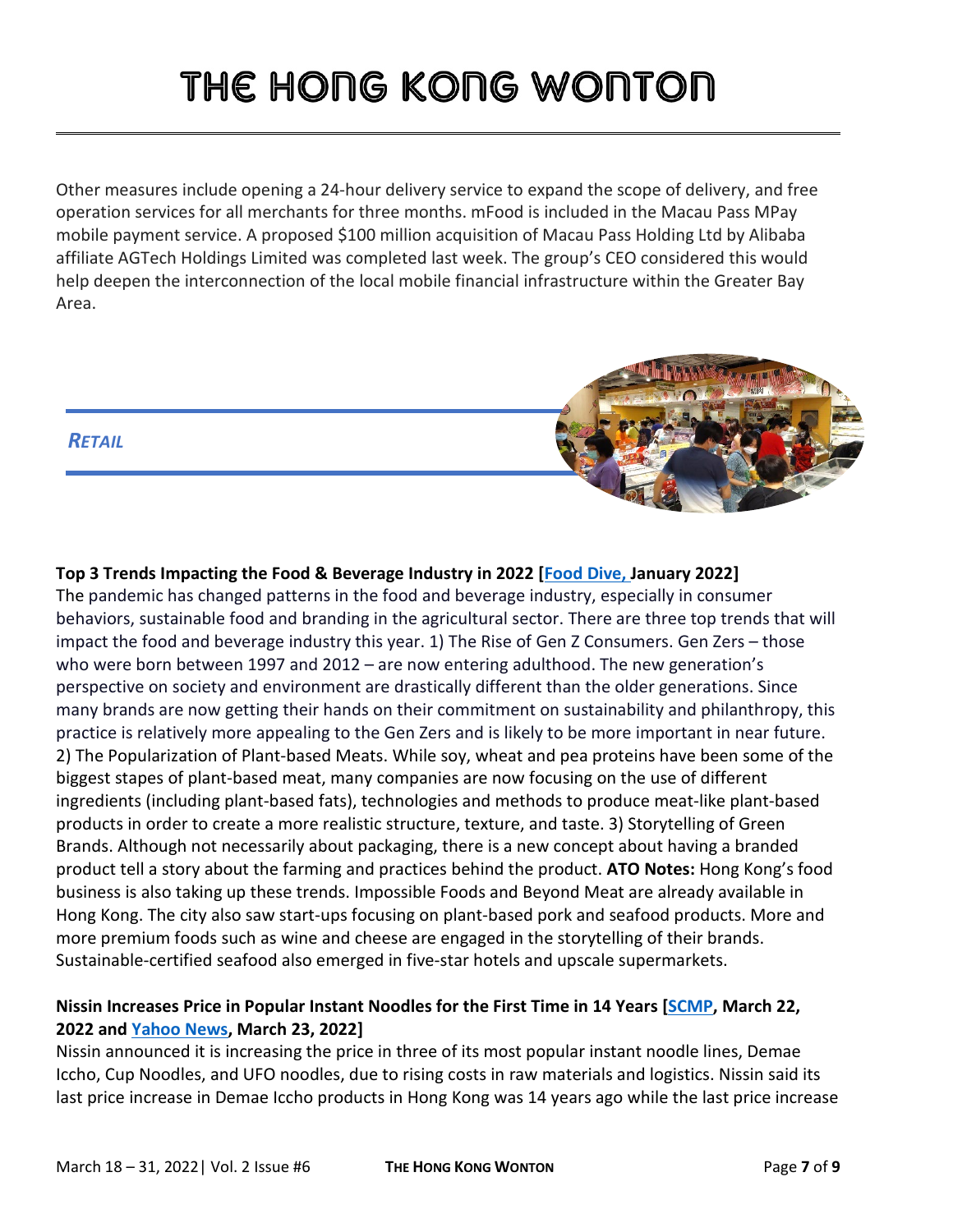in Cup Noodles products was three years ago. CEO Kiyotaka Ando of Nissin's operation in Hong Kong stated in an annual results filing that they will focus on increasing sales within the non-instant noodle side of the business to increase profit margins. Social media reactions to the price increase included comments about smaller portion sizes of Cup Noodles products and qualifying the price increment as unreasonable. There was also frustration that even though Nissin has not changed its price for a long time, retailers still raised prices pointing to increased-costs. **ATO Notes:** Nissin noodles are considered a staple of Hong Kongers' every day life. Many consume Nissin noodles on a weekly basis and it is a staple item for many families and foodservice outlets. Some of the food bags local authorities distribute to families in lockdown as a result of mandatory COVID-19 testing contain Demae Iccho noodles.

## **Social Enterprise Selling Short Shelf-Life Foods Opens New Shop [\[HK01,](https://www.hk01.com/%E9%A3%9F%E7%8E%A9%E8%B2%B7/750517/%E7%92%B0%E4%BF%9D%E8%B6%85%E5%B8%82green-price%E7%99%BB%E9%99%B8%E8%8D%83%E7%81%A3-%E5%95%86%E5%93%81-3%E8%B5%B7-%E5%94%AE%E5%B0%87%E9%81%8E%E6%9C%80%E4%BD%B3%E9%A3%9F%E7%94%A8%E6%97%A5%E6%9C%9F%E7%94%A2%E5%93%81) March 25, 2022 and the [GreenPrice Website\]](https://www.greenprice.com/)**

Local Social Enterprise, GreenPrice, established in 2016 with six supermarket shops, just opened a new outlet. Hoping to reduce food waste, the enterprise sells retail surplus, short shelf-life foods, and foods that have passed the "best before" date. They also sell beauty and personal care products. Snacks such as Lay's, Doritos, and more are selling at a price as low as \$0.4. The founders want to create a community hub where people could learn and discuss the way of living a sustainable life, while providing low cost options for consumers on great food brands and help educate Hong Kongers about the "best before" concept and the edibility of some of the foods that have passed the "best before" date but would still be safe to eat. They have a return policy in place for products that do not perform well and adopt quality control measures such as samples testing, product trials, and accountable sourcing. **ATO Notes:** The Centre for Food Safety in Hong Kong advises consumers that foods kept in accordance with the manufacturer's instruction may still be safe to eat after the best before date but these may have lost some quality and that consumers should avoid eating spoiled food [\(CFS](https://www.cfs.gov.hk/english/multimedia/multimedia_pub/multimedia_pub_fsf_101_02.html)  [publication\)](https://www.cfs.gov.hk/english/multimedia/multimedia_pub/multimedia_pub_fsf_101_02.html).



**Hong Kong Expands its Temporary Suspension on Imports of U.S. Poultry and Eggs as additional Counties Confirm Findings of High Path Avian Influenza (HPAI):** As of March 25, 2022, Hong Kong has suspended the importation of poultry and egg products from nineteen U.S. counties following USDA announcements confirming HPAI cases in commercial flocks. As Hong Kong continues to limit the bans to the county level, the impact on U.S. exports remains minimal. Among the newly affected U.S. states,